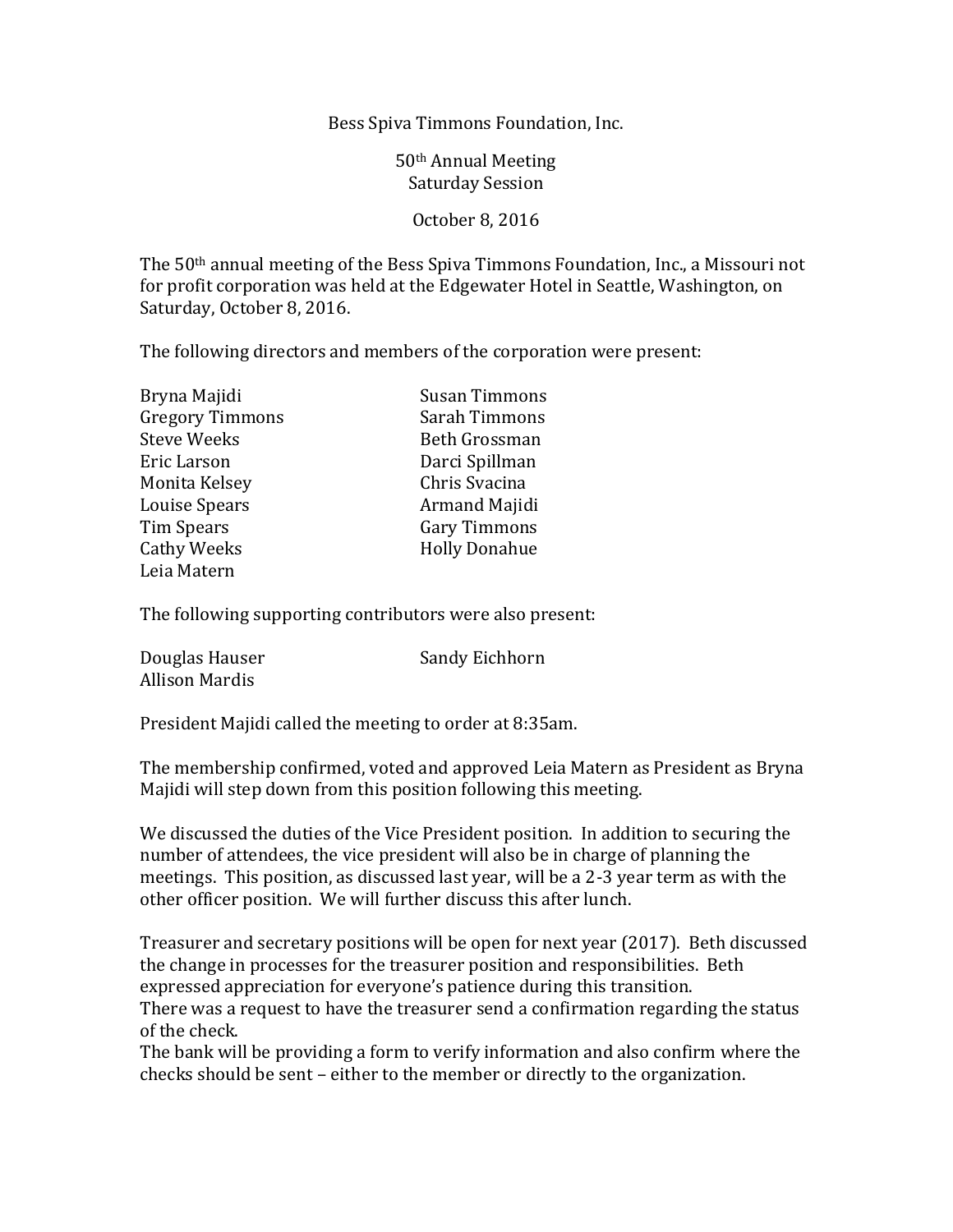Monita asked about the need to have a family member designated as the point person regarding family giving. It was determined that each family will choose the best solution for their situation. There was also discussion about possibly changing the procedure and division of funds for family giving. We will discuss again in future meetings.

President Majidi discussed the membership of the executive committee. There is space for 11 members. Bryna encourages all that are interested in attending the Friday meeting as an executive committee member, to express interest. The executive committee consists of officers, past presidents and anyone that is elected.

Next years meeting for 2017, will be held September 29-30, 2017. The meeting will be held at the Hotel Andaluz in Albuquerque, New Mexico. Leia and Darci are planning the meeting details and will be sending out more information in the future.

The executive committee chose San Antonio, Texas, and Chicago, Illinois, for the members to vote on for the 2018 meeting. The members voted and approved San Antonio for the 2018 meeting location.

President Majidi has copies of the family giving report if anyone wants to review. It is stated that the deadline for giving, is at the end of the calendar year.

The membership voted and approved last years minutes with the exception of the change to reflect that the 2015 meeting was the 49th annual meeting. A review of the past minutes will be done to determine if a change is necessary.

Sandy Eichhorn presented the financial report and states that she is available following the meeting for any questions or clarification. She also has copies of the reports for anyone interested.

The target amount for grants, as discussed and approved by the executive committee, will be \$155,000.

Doug introduced Allison Mardis. Doug will be retiring at the end of the first quarter in 2017. Allison is a licensed attorney and now a relationship manager at US Bank. She will be working with the foundation in the future. We expressed our appreciation to Doug for his support and guidance throughout the years and welcome Allison.

Following lunch, an election for Vice President was held with secret ballot as Gregory and Bryna expressed interest in the position. Bryna was voted in as the Vice President. She will be planning the 2018 meeting in San Antonio, Texas.

After review and written ballot submission from all members, the following grant recipients were selected: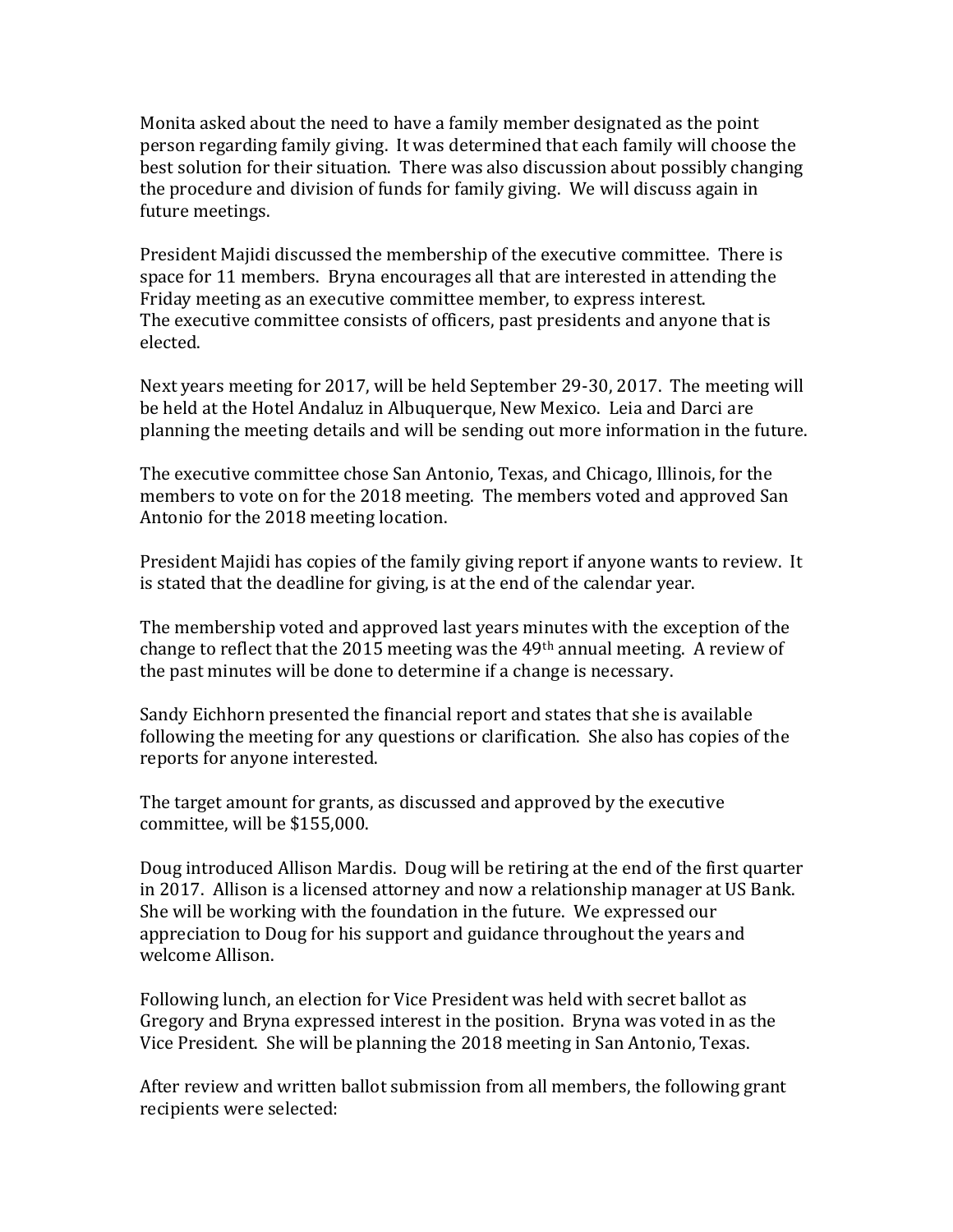| <b>NAME</b>                                                  | <b>Project</b>                             | <b>Amount</b> |
|--------------------------------------------------------------|--------------------------------------------|---------------|
| Alice Lloyd College                                          | <b>Student Work Program</b>                | \$3,000       |
| <b>ARCH</b>                                                  | Drop-In Program                            | \$2,500       |
| AZ Outdoor Adventures                                        | Day Camp & Tent Camp Season                | \$3,000       |
| Assistance League of<br>Sierra Foothills                     | <b>Operation School Bell</b>               | \$2,000       |
| Boys & Girls Club<br>Of Vista                                | S.T.E.A.M.                                 | \$1,500       |
| <b>Bright Futures Joplin</b>                                 | <b>Core Mission Support</b>                | \$2,000       |
| <b>CAFA</b>                                                  | Safe Families for Children                 | \$5,000       |
| C.A.R.E. 4Paws                                               | Spay and Neuter Mobile Outreach            | \$2,000       |
| <b>Caring Ministries</b>                                     | Forklift                                   | \$5,000       |
| Children's Museum of<br>Denver                               | <b>Sponsored Admission</b>                 | \$2,000       |
| Children's Museum of<br>Tucson                               | <b>Adventure Learning Program</b>          | \$2,500       |
| <b>Community Home Repair</b><br>Projects of Arizona          | <b>Home Safety</b>                         | \$3,000       |
| Diaper Bank of the Ozarks                                    | Diapers for the SW MO babies               | \$3,000       |
| <b>Flint Hills Discovery</b><br><b>Center Foundation</b>     | Flint Hills Map & Education Program        | \$3,000       |
| <b>Friends of Saguaro</b><br>Nat'l Park                      | <b>Interactive Environmental Education</b> | \$4,000       |
| Gateway of Hope<br>Ministries                                | Pillars of Hope Project                    | \$1,500       |
| Gedakina                                                     | <b>Braiding Sweetgrass</b>                 | \$3,000       |
| <b>Gleaners of Clackamas</b><br>County                       | Core Support                               | \$2,500       |
| <b>Greater Paradise Valley</b><br><b>Emergency Food Bank</b> | <b>Backpack Program</b>                    | \$3,000       |
| <b>Habitat for Humanity</b><br>Westchester                   | <b>Future Woodworkers of America</b>       | \$5,000       |
| Habitat for Humanity<br>Tucson                               | <b>School Build</b>                        | \$3,000       |
| <b>Hole Food Rescue</b>                                      | Food Rescue and Redistribution             | \$2,500       |
| Home Medical Equipment<br>Services                           | Going Green                                | \$2,700       |
| Hozhoni Foundation, Inc.                                     | Health & Happiness Project                 | \$2,000       |
| Humanitri                                                    | <b>Maintaining Transitions Homes</b>       | \$2,000       |
| Iskashitaa Refugee<br>Network                                | Refugee Volunteer Incentive Program        | \$2,000       |
| Izi Azi Foundation                                           | Fresh Food for those Most in Need          | \$1,500       |
| Junction City Local<br>Aid                                   | <b>Direct Client Services</b>              | \$4,000       |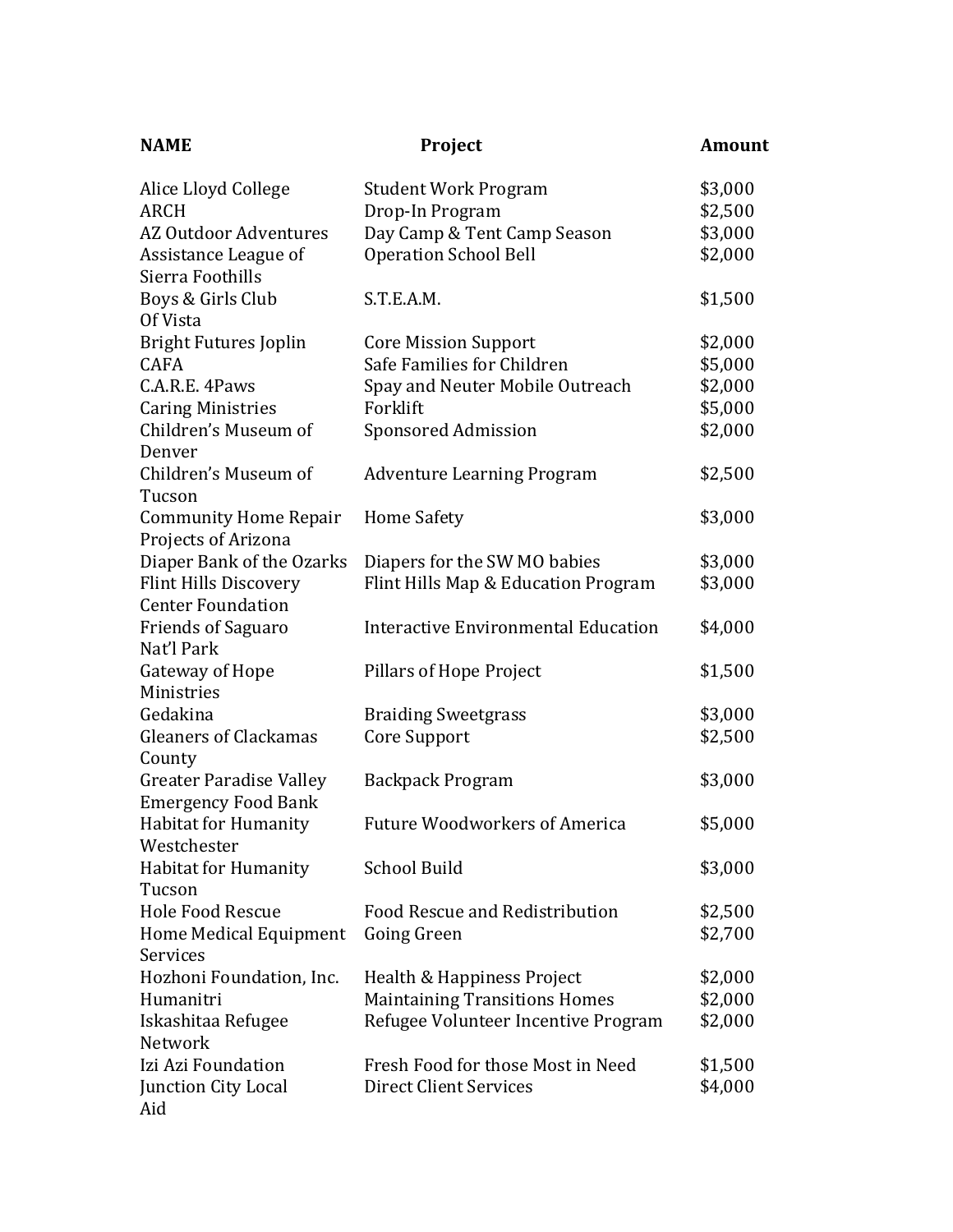| <b>Kansas City Community</b><br>Gardens - Giving Grove | <b>Giving Grove Community Gardens</b>      | \$2,000  |
|--------------------------------------------------------|--------------------------------------------|----------|
| Magic Jungle                                           | <b>Facility and Programs</b>               | \$1,500  |
| <b>Mobile Meals of Tucson</b>                          | <b>Special Diet Meal Delivery</b>          | \$2,000  |
| <b>Monarch School</b>                                  | <b>Educational Supplies and Activities</b> | \$2,000  |
| Neighborhood Houses                                    | Girls Night Out                            | \$2,500  |
| <b>Palouse Land Trust</b>                              | Preservation of Endangered Prairie         | \$3,000  |
| Parenting NOW!                                         | Making Parenting a Pleasure                | \$1,500  |
| <b>Partners For a Better</b>                           | Drama Sleepy Hollow High School            | \$4,000  |
| Education - Public                                     |                                            |          |
| <b>Schools of the Tarrytowns</b>                       |                                            |          |
| Pets Alive Westchester                                 | Project Pet Food                           | \$1,000  |
| Pro Musica                                             | Harlem (String) Quartet                    | \$1,000  |
| <b>Project Dignity</b>                                 | "Feed the Need"                            | \$2,000  |
| Randall Children's                                     | <b>RCH Child Life Supplies</b>             | \$10,000 |
| <b>Hospital Foundation</b>                             |                                            |          |
| Reading Works, Inc.                                    | <b>Adult Literacy Program</b>              | \$1,000  |
| Restart Inc.                                           | <b>Youth Network</b>                       | \$2,500  |
| Rim City Literacy                                      | Rimkids 2017                               | \$2,000  |
| Program                                                |                                            |          |
| Sisters of the Road                                    | Dining with Dignity                        | \$3,000  |
| Stillwell Heritage &                                   | <b>Timmons Ballroom Update</b>             | \$5,000  |
| <b>Educational Foundation</b>                          |                                            |          |
| <b>Store to Door</b>                                   | Nourishment & Social Connections           | \$3,000  |
| <b>Texas County Memorial</b>                           | Direct Heat CO2 Incubator                  | \$4,200  |
| <b>Hospital Healthcare</b>                             |                                            |          |
| Foundation                                             |                                            |          |
| The Alex Foundation                                    | <b>Family Support Items</b>                | \$2,500  |
| The Time is NOW                                        | <b>Community Poverty Relief</b>            | \$5,000  |
| To Help                                                |                                            |          |
| <b>Trauma Intervention</b>                             | <b>Volunteer Training Program</b>          | \$2,000  |
| Program of AZ                                          |                                            |          |
| <b>Volunteers of America</b>                           | Al Forthan Scholarship                     | \$2,000  |
| Oregon                                                 |                                            |          |
| <b>Warner Library</b>                                  | <b>Community Room Renovation</b>           | \$2,500  |
| We Care Of the Four                                    | Chill Out                                  | \$1,000  |
| States                                                 |                                            |          |
| <b>Wellcare For Humanity</b>                           | Non-Emergency Medical Transport            | \$2,500  |
| Wings of Hope                                          | <b>Medical Relief Transport</b>            | \$3,000  |
| Yavapai Big Brothers                                   | <b>Mentor Program</b>                      | \$4,000  |
| <b>Big Sisters</b>                                     |                                            |          |
| YOLO Children's Fund Inc                               | Yolo Children's Fund                       | \$1,500  |
| Youth on Their Own                                     | Special Needs Program                      | \$3,000  |
| Parliament Arts                                        | Pop Up Gallery                             | \$1,500  |
| Organization                                           |                                            |          |
| <b>OHSU</b>                                            | Pt and Family Services                     | \$5,000  |
|                                                        |                                            |          |